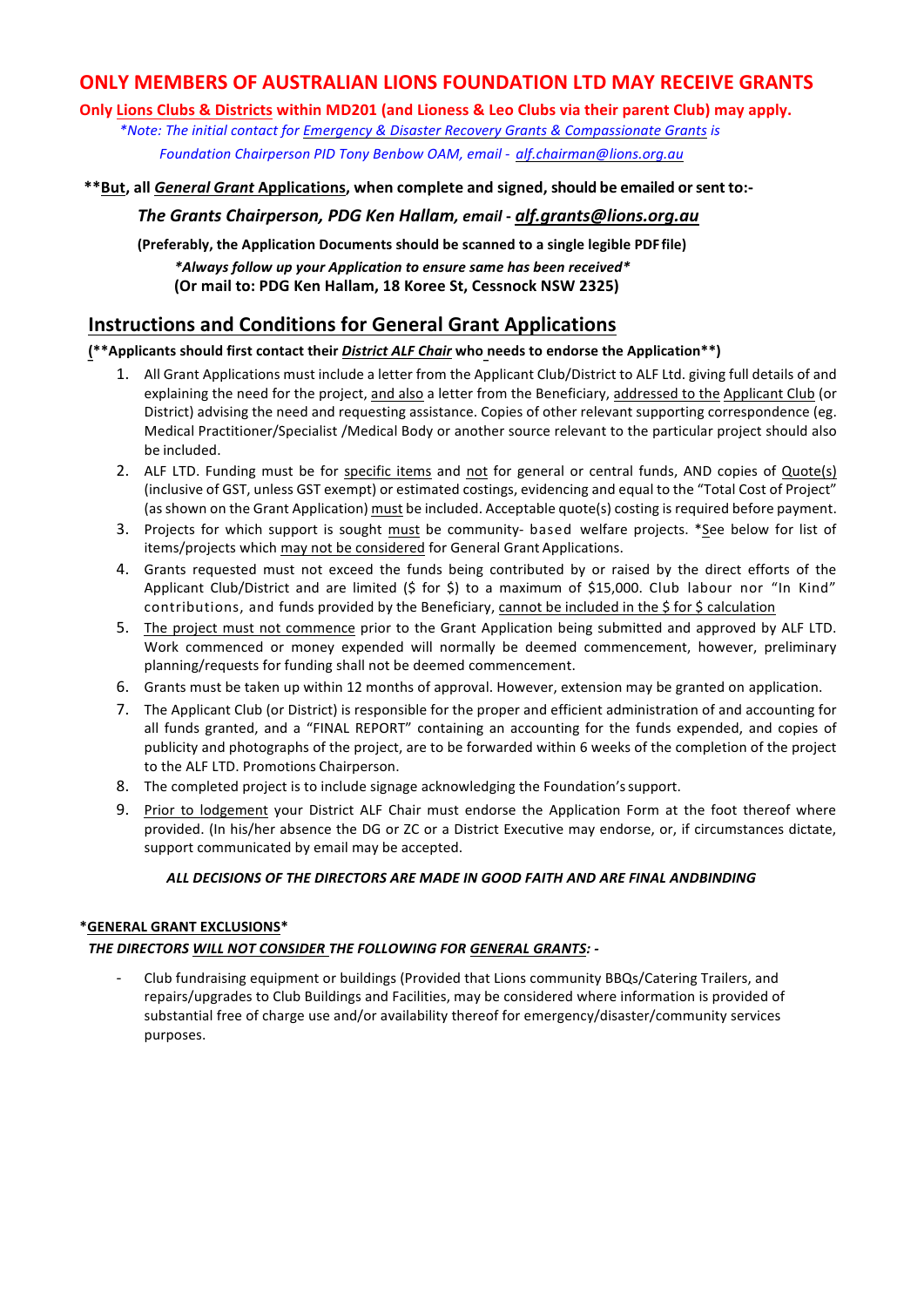- Playground equipment (except for "Soft-Fall", Shade Covers, and special disability equipment may be considered).
- Commercial and Industrial Research. Purchase of land. Payment of Salaries or Interest.
- Projects that have already been commenced or are completed. Works commenced/funds expended will normally be deemed commencement, but preliminary planning/fundraising shall not be sodeemed.
- Funding of Projects outside MD201.
- Fuel, fodder and fencing.
- Medical or any other Equipment which could give a commercial benefit to individuals or groups. Any project which may provide personal gain.
- Sponsorships or Scholarships. Bereavement Expenses. Monuments.
- Other Foundations.
- Funding must be for specific items and not for general or central funds.

## ALL DECISIONS OF THE DIRECTORS ARE MADE IN GOOD FAITH AND ARE FINAL AND *BINDING*

\*See below the *Further Information Guide* for the further assistance of General Grant Applicants.

#### **FURTHER INFORMATION GUIDE** FOR ALF GENERAL GRANT APPLICANTS *(AND FOR THE ASSISTANCE OF ALF DISTRICT CHAIRS)*

*TO AVOID DELAYS, AND PRIOR TO SIGNING AND SENDING ON AN ALF GENERAL GRANT APPLICATION: -*

- **→** Peruse the ALF Website (Grants area), and the latest General Grant Application Form including the *Checklist page (download Form from the ALF LTD. Website) and ensure that the proposed Project: -*
	- $\checkmark$  Has not been commenced or completed prior to the Application being lodged with and approved by the Australian Lions Foundation Ltd (Note: in this regard, preliminary project planning and fundraising are not *considered commencement, however, works commenced or expenditure of project funds prior to ALF approval will normally be deemed commencement);*
	- ü *Is a community based welfare project that is within General Grant Guidelines; and*
	- ü *Is not one that may not be considered by the Directors (as detailed in the website)*
	- $\checkmark$  If you think the Project may not be within ALF LTD. Guidelines you should contact your ALF District Chair, *ALF State Director, or the ALF Grants Chairperson for clarification.*

#### **• Peruse the Grant Application (inc. Checklist page)** and ensure the following are **correctly completed**: -

- ü *Applicant's details - Club Name, District, Postal Address, and Club Email address (in the places provided at the top of the Application); and*
- $\checkmark$  (Item 1 on the Application) Name and Purpose of the Project is shown; and
- $\checkmark$  (Item 2) The number of people (approximate) that the Project will assist (if known).

## *\* <u>Further peruse and ensure that</u>: -*

- $\checkmark$  (Item 3) The amount shown as Total Cost of Project is supported by and *is equal to* the total of the supplier's *Quote* (or *Quotes*) or costings which must accompany the Grant Application (and that the supplied *Quote(s) include the GST payable or else confirmation if GST is not payable);*
- $\checkmark$  (Item 4) Where the Funding being provided by or through the applicant Club or District (excluding the Grant requested from ALF LTD.) includes amounts from sources other than the Applicant Club (ie other Lions clubs or sources and/or other Non-Lions sources), ensure that all such other sources are itemized in the support documents, and that the respective totals of amounts from other Lions sources and from Non-Lion sources are separately shown in the places provided **vis OTHER SOURCES**. Note: All funding sources (other than the Applicant Club), if not already received, must be evidenced by written advice from the Source(s) confirming the *approval* or pledge of such funds or that you have applied or intend to apply for same.
- ü *(Item 5) ALF Grant Funding Requested. ALF may Grant a matching amount (up to a maximum of* \$15,000) calculated on a \$ for \$ basis, the funds provided by the Applicant Club (or District), and if the Club, in *addition to its own funds, has itself actively sourced and gained approval/pledges for funds provided from other* sources, then such other funds may be treated by ALF as funds provided by the Applicant Club and included in *the* \$ for \$ calculation for the Grant. Provided However, that club labour, "In Kind", or funds provided by the *Beneficiary of the project will not be eligible for inclusion in the \$ for \$ calculation.*
- ü *(Items 6/7) Project Commencement Date may be eg. "Upon Approval of ALF LTD. Grant", or show a date, but*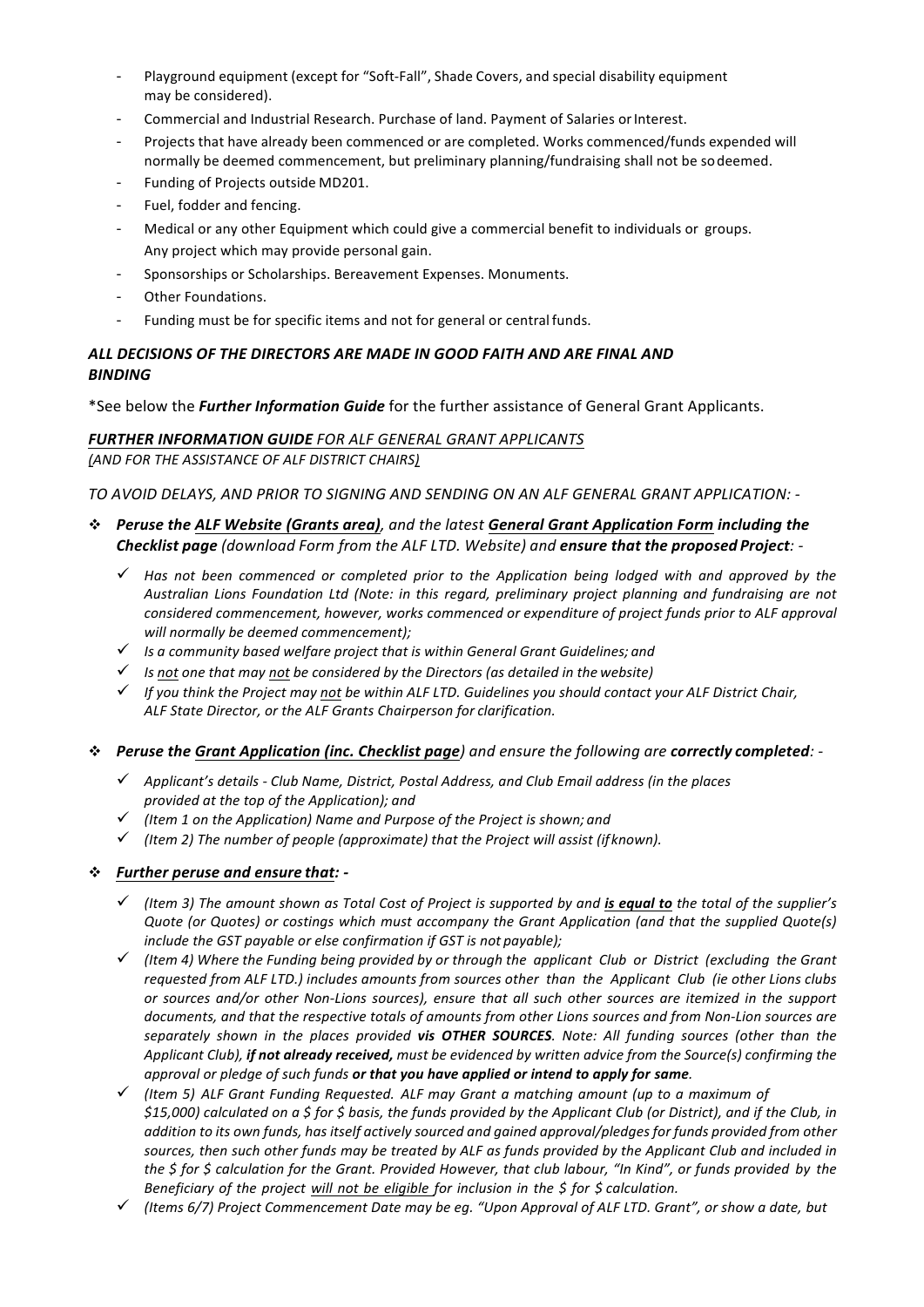*must not commence prior to, and should be completed within 12 months after, ALF LTD. approval. Any Grant "Approved in Principal", subject to conditions, should be taken up within 12 months of approval.*

#### $\div$  (Near the bottom of the Application) Ensure that: -

- ü *The Club Officer Name/Signature/Title, and the Project Chairpersons Name/Signature/Phone/Email, are all clear and legible and fully and correctly completed and signed by both parties, and the Application is dated.*
- ü *Details of the Applicant's Activities Account are provided (ie. Name of Account, Name of Bank, BSB Number,*  and Account Number). Grant Funds will be paid electronically to the Activities Account.
- $\checkmark$  ALF District Chair's Name and Signature must be endorsed at foot of the Application where provided, HOWEVER where it is not practical to obtain such signature to the Form, the ALF LTD. District Chair (or in his/ her absence, the DG, ZC or other District Executive) may notify the ALF Grants Chairperson by email (or mail) of his/her *endorsement.*

#### v *All Grant Applications must include the undermentioned support documents: -*

- ü *A letter from the Applicant Club (or District) addressed to ALF LTD., giving full details of and explaining the need for the project;*
- $\checkmark$  Where applicable a letter from the Beneficiary of the Project (or parent/auardian, if a child) addressed to the *Applicant Club (or District), advising the need and requesting assistance from the Applicant Club (orDistrict).*
- $\checkmark$  Letter(s) in support from relevant persons, bodies or organizations confirming the "community benefit and need" (where applicable), or from Medical Practitioner(s)/Specialist(s) and/or other relevant Body *supporting/confirming the medical need (where applicable).*
- √ Quote(s) from the Supplier(s), including GST (or confirming GST exemption, if exempt). The \$ total of the *Quote(s)* supplied (including GST where applicable), or the costings provided, must be equal to the Total *Project Cost as shown at item 3 on the Grant Application Form. (i.e. the sums must addup!)*
- $\checkmark$  If funds are being provided from other sources (i.e. other than the Applicant), then a letter or email must be *provided from each other funding source confirming the approval/pledge (unless the funds are already held).*
- $\checkmark$  In cases where funds are being provided from multiple sources, and/or where the Total Project Cost includes *multiple items and suppliers' quotes, then it will be helpful if Applicant provides, as a support document, a Funding Schedule which lists (and totals)* all the funding sources, and all the supplier quotes. (Again, the sums *must add up!)*

#### $\div$  Upon Grant being approved: -

- $\checkmark$  An email advising Grant approval and the amount granted will be emailed by ALF Grants Chairperson to the *Project Chair and to the Club, and will be copied to the District Governor, District ALF LTD. Chair, and also copied* to the ALF Chairperson, and the ALF LTD. Treasurer, who will arrange payment of the Grant direct to the Applicant's Activities Account (as per details provided on Application Form).
- $\checkmark$  A formal hard copy letter will be posted by the ALF Grants Chairperson to the Applicant Club's postal address, *confirming details of the Approval and enclosing ALF LTD. Decals for signage, and a Final Report Form, which must be properly completed and returned to the ALF L T D . Promotions Chairperson within 6 months of the completion of the Project, together with project photo(s) and copy of any publicity articles which acknowledge ALF's support of the project. Any surplus Grant funds must be refunded.*
- $\checkmark$  The Applicant Club (or District) is responsible for the proper and efficient administration of and accounting for *all* funds granted. Any surplus grant funds, as identified in the Final Report, must be refunded to the Foundation.

#### *Still have questions? Contact your District ALF Chair, your State Director or the*

*Grants Chairperson PDG Ken Hallam Grants Chairperson & NSW State Director Australian Lions Foundation Ltd.*